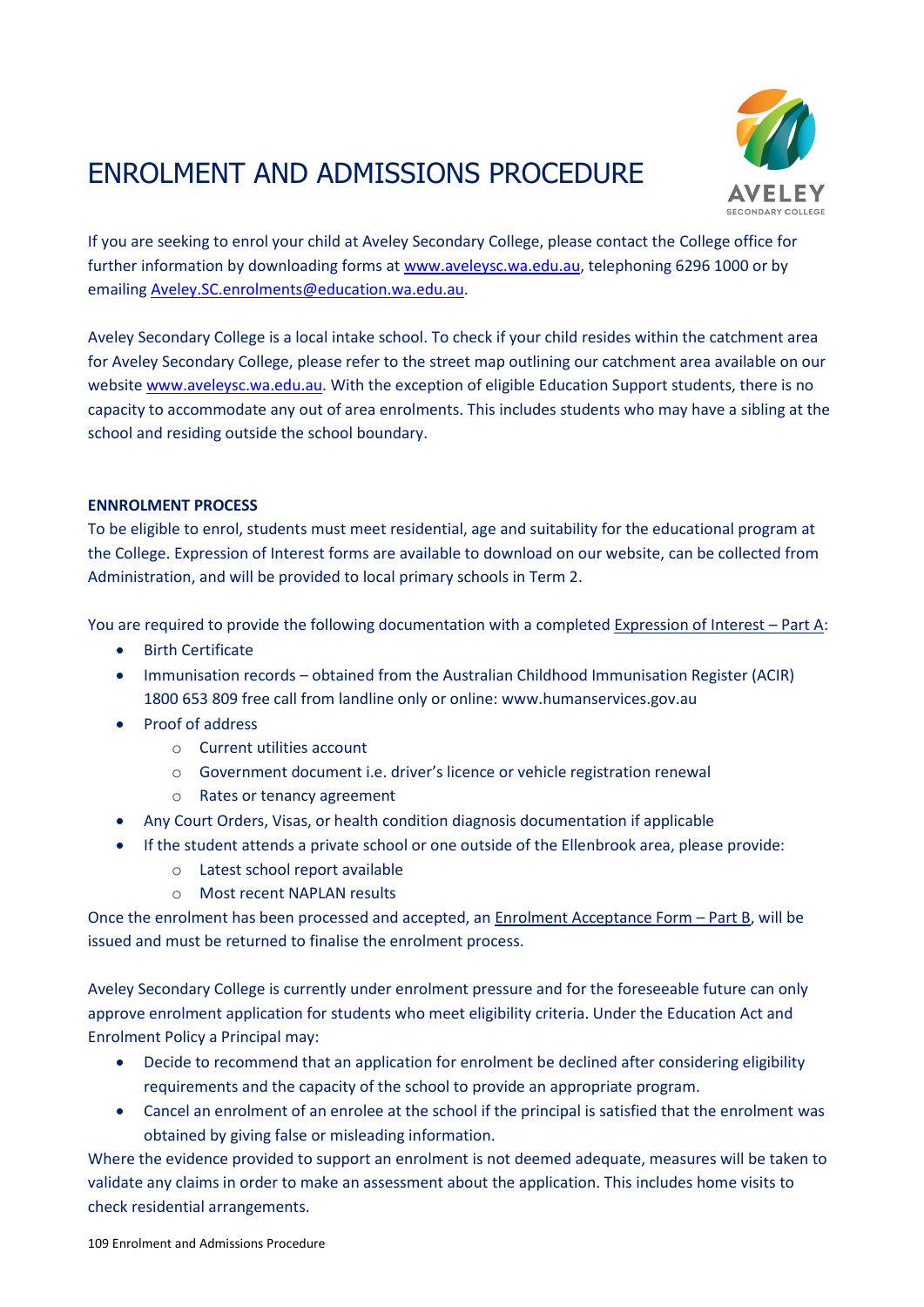#### **EDUCATION SUPPORT STUDENTS**

Students who have a diagnosed disability and demonstrate high educational need may be eligible for placement in our specialist Education Support Hub. Additionally, to the enrolment process outlined above, a Request for Approval for Enrolment in an Education Support Facility must be completed and accompanied with the documentation of your child's disability diagnosis. A meeting will be required with the Associate Principal, Education Support to consider your placement. All forms are available online or by contacting the office.

#### **IF STUDENTS WERE NOT BORN IN AUSTRALIA**

You must provide evidence of:

- Date of entry into Australia
- Passport or travel documents
- Current visa subclass and previous visa subclass (if applicable)
- Evidence of Australian citizenship (if applicable)

#### **EMERGENCY CONTACTS**

It is important that the College has accurate emergency contact details in case of emergency or illness and that someone can be contactable at all times. Where possible please provide us with more than one contact person who may be able to collect your child in case of emergency. If you change your mobile number or place of employment, please do not forget to update school contact details.

#### **PARENT'S EMAIL ADDRESS**

We require all parents/guardians to provide us with a valid personal email address. We communicate via email on a regular basis, as this is a very cost-effective, efficient method of communication. For those without an email, we will continue to send information home via your child or by mail.

#### **STUDENT HEALTH CARE PLANS**

If your child has a diagnosed medical condition of which the school should be aware, please indicate this on the enrolment form. Any required Health Care Plan Forms will then be sent to you and will need to be completed and returned to the school ASAP. It is a requirement of the Department of Education that all health care plans are to be updated annually and you will be sent a new form each year.

#### **STUDENT UPDATE FORM**

Each year a Student Update Form will be sent to you to amend any changes to your personal details. You can also contact the administration office to update personal details such as your email address or mobile number by calling Reception on 6296 1000 or emailing [Aveley.SC.Enrolments@education.wa.edu.au](mailto:Aveley.SC.Enrolments@education.wa.edu.au)

#### **COMPLETED FORMS**

The Expression of Interest – Part A and attachments must be submitted to assess enrolment eligibility. Completion and submission of the Enrolment Acceptance Form – Part B is required to finalise the enrolment process. Enrolments should be submitted in person (our office is located at 55 Maffina Parade Ellenbrook) or where this is not possible emailed to [Aveley.SC.enrolments@education.wa.edu.au.](mailto:Aveley.SC.enrolments@education.wa.edu.au)